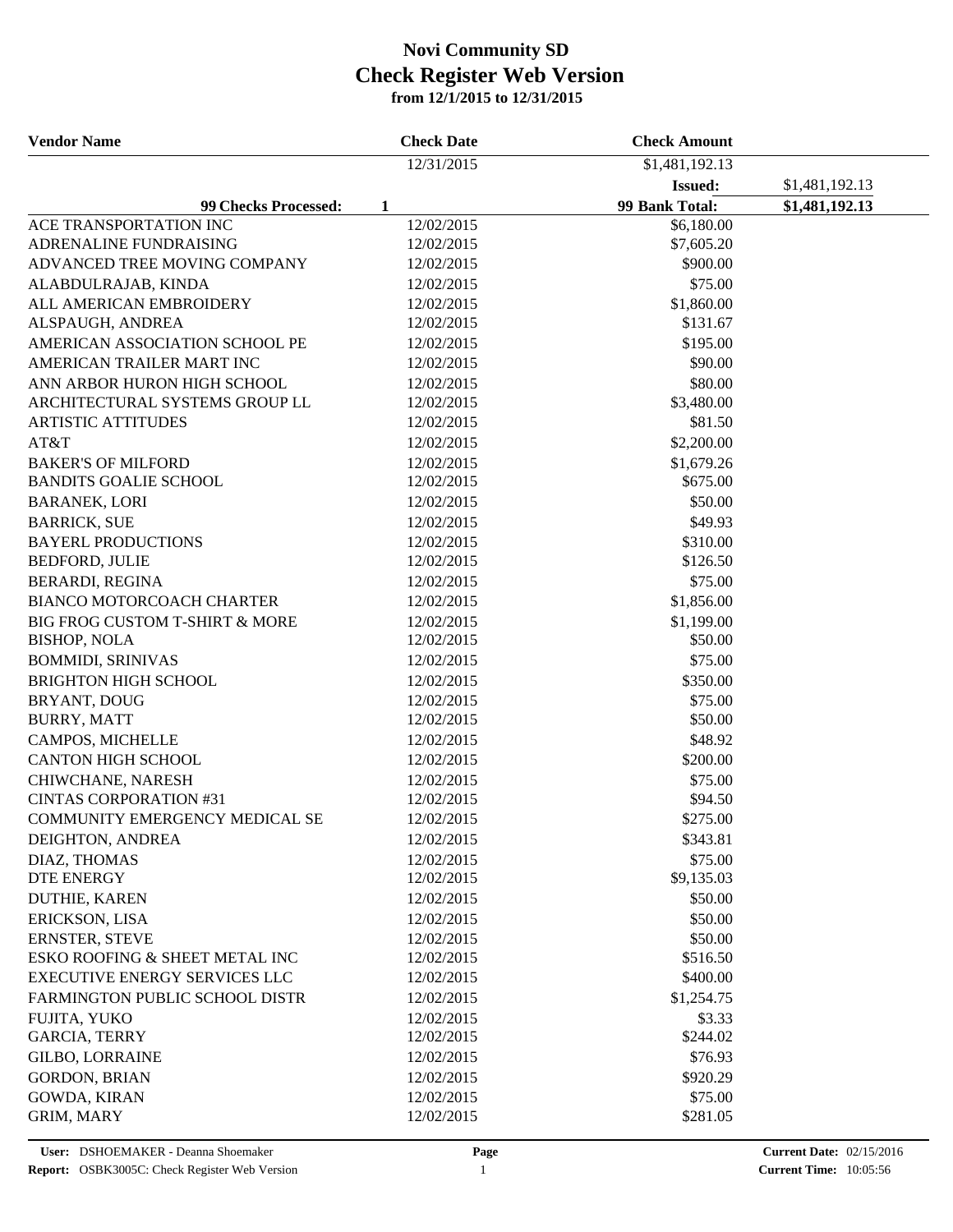| <b>Vendor Name</b>                        | <b>Check Date</b> | <b>Check Amount</b> |  |
|-------------------------------------------|-------------------|---------------------|--|
| GRIMM, CARY                               | 12/02/2015        | \$15.94             |  |
| GRUNDSTROM, JENNA                         | 12/02/2015        | \$36.95             |  |
| HARRIS, DEBRA ANN                         | 12/02/2015        | \$90.00             |  |
| HENDERSON, BETH                           | 12/02/2015        | \$333.88            |  |
| HOLLAND BUS COMPANY                       | 12/02/2015        | \$359.60            |  |
| HURD, KRISTEN                             | 12/02/2015        | \$54.00             |  |
| HURLEY, MICHELLE                          | 12/02/2015        | \$257.88            |  |
| INTEGRATED DESIGN SOLUTIONS LL            | 12/02/2015        | \$15,651.00         |  |
| <b>INTEGRITY TESTING &amp; SAFETY ADM</b> | 12/02/2015        | \$320.00            |  |
| <b>INTERIOR ENVIRONMENTS LLC</b>          | 12/02/2015        | \$78,076.37         |  |
| INTERNATIONAL BACCALAUREATE OR            | 12/02/2015        | \$21,833.00         |  |
| JACKSON TRUCK SERVICE INC                 | 12/02/2015        | \$332.14            |  |
| <b>JEWISH FAMILY SERVICE</b>              | 12/02/2015        | \$289.00            |  |
| <b>JOSTENS INC</b>                        | 12/02/2015        | \$73.80             |  |
| KARABEE-BETTS, DEBORAH E.                 | 12/02/2015        | \$75.00             |  |
| KAZALEH, CHARLES M.                       | 12/02/2015        | \$300.00            |  |
| KELLY, NANCY                              | 12/02/2015        | \$217.00            |  |
| <b>KEM-TEC LAND SURVEYORS</b>             | 12/02/2015        | \$5,200.00          |  |
| <b>KENNEDY, MARIE</b>                     | 12/02/2015        | \$88.00             |  |
| <b>KIDS POWER LLC</b>                     | 12/02/2015        | \$669.00            |  |
| LADYWOOD HIGH SCHOOL                      | 12/02/2015        | \$245.00            |  |
| LEVIN, RONALD                             | 12/02/2015        | \$50.00             |  |
| LILAC-TATE, LAURA                         | 12/02/2015        | \$75.00             |  |
| MASON, DONALD J.                          | 12/02/2015        | \$277.98            |  |
| <b>MATHESON TRI-GAS INC</b>               | 12/02/2015        | \$513.40            |  |
| <b>MATTHEWS, STEVE</b>                    | 12/02/2015        | \$417.62            |  |
| MCDONALD, STEVEN                          | 12/02/2015        | \$50.00             |  |
| MEADOWBROOK ART CENTER                    | 12/02/2015        | \$308.00            |  |
| MERVAK, ROBERT                            | 12/02/2015        | \$700.00            |  |
| MEYERINK, RORI                            | 12/02/2015        | \$47.45             |  |
| MICHIGAN ASSOCIATION OF SCHOOL            | 12/02/2015        | \$540.00            |  |
| MICHIGAN H.S. ATHLETIC ASSOC.             | 12/02/2015        | \$3,854.00          |  |
| MICHIGAN HEALTH COUNCIL                   | 12/02/2015        | \$6,560.00          |  |
| MICHIGAN PUBLIC HIGH SCHOOL HO            | 12/02/2015        | \$550.00            |  |
| MICHIGAN SCHOOL BAND & ORCHEST            | 12/02/2015        | \$425.00            |  |
| MICHIGAN STATE UNIVERSITY                 | 12/02/2015        | \$260.00            |  |
| MULHALL, CAROL                            | 12/02/2015        | \$50.00             |  |
| NADELLA, SATISH                           | 12/02/2015        | \$75.00             |  |
| OAKLAND COUNTY TREASURER                  | 12/02/2015        | \$8,697.00          |  |
| <b>OAKLAND SCHOOLS</b>                    | 12/02/2015        | \$111.60            |  |
| PENTYALA, KALPANA                         | 12/02/2015        | \$66.00             |  |
| PHILLIPS, KARA                            | 12/02/2015        | \$90.93             |  |
| POIRIER, PAM                              | 12/02/2015        | \$49.89             |  |
| PRINTNOLOGY INC                           | 12/02/2015        | \$35.00             |  |
| PROVIDENCE OCCUPATIONAL HEALTH            | 12/02/2015        | \$54.00             |  |
| RICE, LISA                                | 12/02/2015        | \$150.00            |  |
| ROYAL OAK HIGH SCHOOL                     | 12/02/2015        | \$300.00            |  |
| SAFEWAY SHREDDING LLC                     | 12/02/2015        | \$120.00            |  |
| SAVEN, VANESSA                            | 12/02/2015        | \$106.79            |  |
|                                           |                   |                     |  |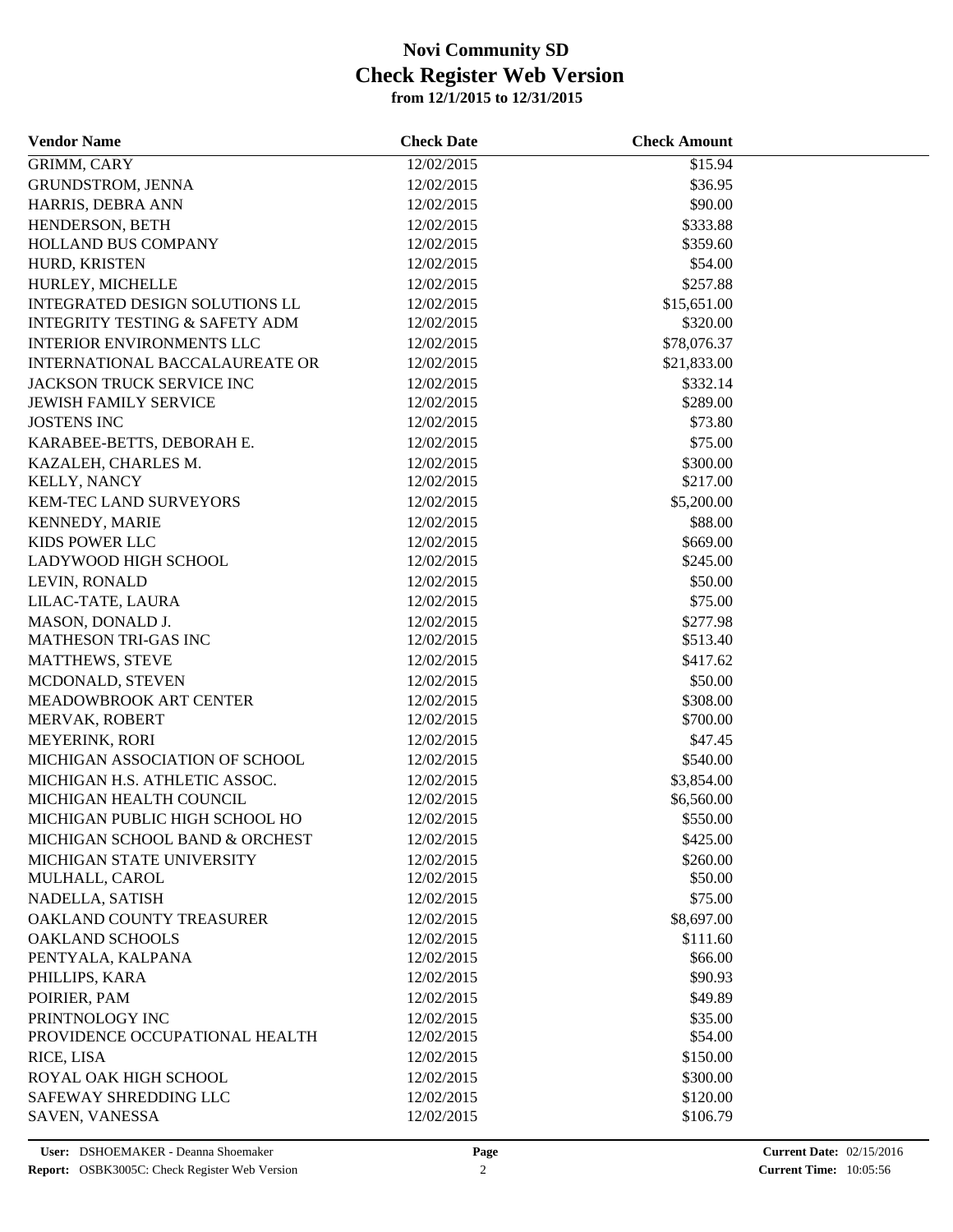| <b>Vendor Name</b>               | <b>Check Date</b> | <b>Check Amount</b> |  |
|----------------------------------|-------------------|---------------------|--|
| <b>SCHARF, RICK</b>              | 12/02/2015        | \$75.00             |  |
| <b>SCHOLASTIC BOOK FAIRS</b>     | 12/02/2015        | \$6,832.27          |  |
| <b>SCHOLASTIC BOOK FAIRS</b>     | 12/02/2015        | \$4,519.15          |  |
| <b>SCHOLASTIC BOOK FAIRS</b>     | 12/02/2015        | \$2,734.28          |  |
| <b>SCHOLASTIC BOOK FAIRS</b>     | 12/02/2015        | \$10,016.04         |  |
| <b>SCHOLASTIC INC</b>            | 12/02/2015        | \$741.96            |  |
| SEG WORKERS COMPENSATION FUND    | 12/02/2015        | \$3,244.00          |  |
| SHAFER, RACHELLE                 | 12/02/2015        | \$22.90             |  |
| SHAH, KAMLESHKUMAR               | 12/02/2015        | \$75.00             |  |
| <b>SHARP, DONN</b>               | 12/02/2015        | \$43.78             |  |
| SHENG, THOMAS                    | 12/02/2015        | \$75.00             |  |
| SLATER, CHRISTINE                | 12/02/2015        | \$75.00             |  |
| SMITH, JENNIFER                  | 12/02/2015        | \$150.00            |  |
| SOUND ENGINEERING INC            | 12/02/2015        | \$178.50            |  |
| STAPLES ADVANTAGE                | 12/02/2015        | \$26.34             |  |
| STARK, KEN                       | 12/02/2015        | \$195.72            |  |
| STASHONSKY, HANA                 | 12/02/2015        | \$46.61             |  |
| STOTLER, DIANA                   | 12/02/2015        | \$39.95             |  |
| SURE RIDE TRANSPORATION LLC      | 12/02/2015        | \$8,835.00          |  |
| <b>SZECHUAN EMPIRE NORTH INC</b> | 12/02/2015        | \$209.00            |  |
| TOFILSKI, WILLIAM RAYMOND        | 12/02/2015        | \$1,620.00          |  |
| TOTAL PERFORMANCE TRAINING CEN   | 12/02/2015        | \$2,460.00          |  |
| TRI-COUNTY INTERNATIONAL TRUCK   | 12/02/2015        | \$84.88             |  |
| TROOST, KIM                      | 12/02/2015        | \$50.00             |  |
| US FOODS INC                     | 12/02/2015        | \$216.00            |  |
| VUCENOVIC, GORANKA               | 12/02/2015        | \$75.00             |  |
| <b>WARREN, LACINDA</b>           | 12/02/2015        | \$90.53             |  |
| WILKINSON, KAREN                 | 12/02/2015        | \$13.18             |  |
| WINTER GUARD INTERNATIONAL INC   | 12/02/2015        | \$375.00            |  |
| WORDEN, AKIKO K.                 | 12/02/2015        | \$66.67             |  |
| WYANDOTTE PUBLIC SCHOOLS         | 12/02/2015        | \$300.00            |  |
| YUCHUCK, KERRI                   | 12/02/2015        | \$48.94             |  |
| ZEBROWSKI, LANA                  | 12/02/2015        | \$48.45             |  |
| A & R REPAIRS BAKER'S KNEAD IN   | 12/03/2015        | \$526.49            |  |
| ABRAHAM, MARY                    | 12/03/2015        | \$27.20             |  |
| BROWN, JULI A.                   | 12/03/2015        | \$180.00            |  |
| <b>CINTAS CORPORATION #31</b>    | 12/03/2015        | \$102.04            |  |
| COOPER, JESSICA LEIGH            | 12/03/2015        | \$180.00            |  |
|                                  |                   |                     |  |
| COX, CANDACE A.                  | 12/03/2015        | \$180.00            |  |
| DIMEGLIO, DARLENE                | 12/03/2015        | \$70.00             |  |
| <b>GASIDLO, MEGAN</b>            | 12/03/2015        | \$28.97             |  |
| GRIFFIN-ALEXANDER, VEEDA         | 12/03/2015        | \$443.40            |  |
| HAND, BRIANNA                    | 12/03/2015        | \$150.00            |  |
| HOOKER, APRIL D.                 | 12/03/2015        | \$180.00            |  |
| HTWE, KHIN                       | 12/03/2015        | \$631.00            |  |
| KOVIAK, KARLA                    | 12/03/2015        | \$180.00            |  |
| LEE, AGNES                       | 12/03/2015        | \$250.00            |  |
| <b>MARSHALL MUSIC</b>            | 12/03/2015        | \$713.81            |  |
| MCCURDY, DIANE                   | 12/03/2015        | \$102.39            |  |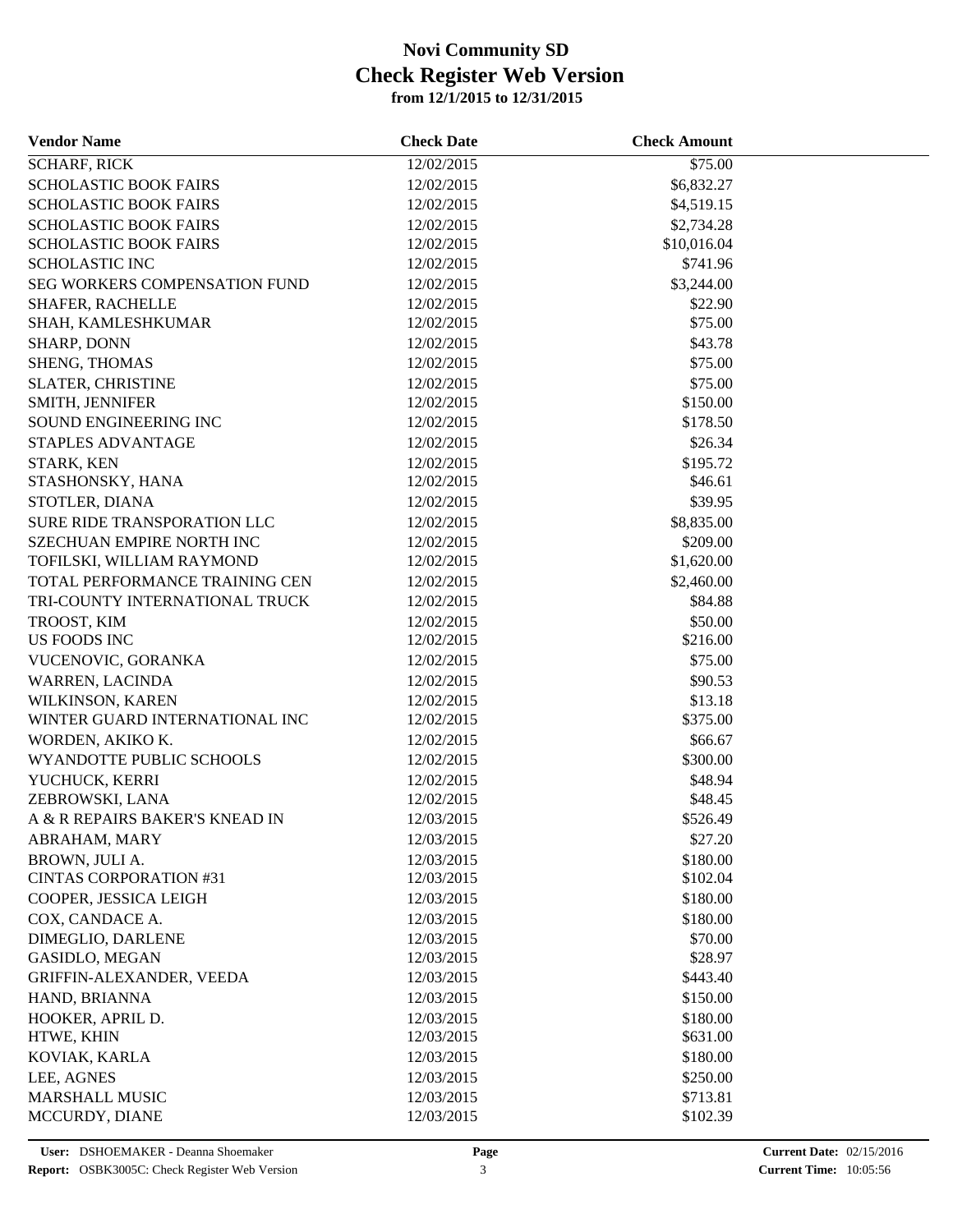| 12/03/2015<br>\$391.59<br>MCDONALD, STEVEN<br>MICHIGAN SCHOOL BAND & ORCHEST<br>12/03/2015<br>\$540.00<br>MOORE, NANCY<br>12/03/2015<br>\$115.93<br>O'CONNOR, ERIN<br>12/03/2015<br>\$180.00<br>\$180.00<br>OLSZEWSKI, PHYLLIS ANN<br>12/03/2015<br>OSBORNE, MELISSA<br>12/03/2015<br>\$395.39<br>\$51.79<br>PEURACH, JOANNE<br>12/03/2015<br>12/03/2015<br>\$180.00<br>PLAISTED, JANE<br><b>RELIABLE DELIVERY</b><br>12/03/2015<br>\$1,579.50<br><b>SCHOLASTIC BOOK FAIRS</b><br>12/03/2015<br>\$6,616.61<br>SCHOOLPICTURES.COM<br>12/03/2015<br>\$13,312.78<br><b>SECORD, LYNN</b><br>12/03/2015<br>\$146.78<br>SHERBORNE, SHARON<br>12/03/2015<br>\$134.00<br>\$25.44<br>SMITH, JASON<br>12/03/2015<br>\$180.00<br>SMITH, STACY<br>12/03/2015<br>THREADWORKS LTD<br>12/03/2015<br>\$360.00<br>\$180.00<br>TYZO, CINDY R.<br>12/03/2015<br>UNITED STATES POST OFFICE<br>\$10,000.00<br>12/04/2015<br><b>ATLURU, RAVI</b><br>12/08/2015<br>\$175.00<br>12/08/2015<br>\$728.99<br><b>BALDWIN, DAVID J.</b><br>\$175.00<br><b>BURGESS, KENNETH</b><br>12/08/2015<br>\$27.00<br><b>BURRY, ASHLEIGH</b><br>12/08/2015<br>\$30.00<br><b>BURT, JENNIFER</b><br>12/08/2015<br>\$79.98<br><b>BUSCEMI, LINDSEY</b><br>12/08/2015<br>12/08/2015<br>\$1,027.43<br>CAVAZOS, MICHELLE<br>CHIRDON, FUMIKO I.<br>12/08/2015<br>\$56.67<br>CITY OF NOVI TREASURER'S OFFIC<br>12/08/2015<br>\$841.46<br>COLLINS, KEITH<br>\$175.00<br>12/08/2015<br>CROKET, JEANNIE<br>12/08/2015<br>\$280.86<br>\$175.00<br>DO, TUNG<br>12/08/2015<br>\$128,278.93<br><b>ENVIRO-CLEAN SERVICES INC</b><br>12/08/2015<br>\$175.00<br><b>FARRIS, KEVIN</b><br>12/08/2015<br>FRY, JAMES<br>12/08/2015<br>\$80.45<br>\$175.00<br><b>JENKINS, DEDRA</b><br>12/08/2015<br><b>JS FRY CONSULTING</b><br>12/08/2015<br>\$5,582.08<br>\$175.00<br>KING, JEANETTE<br>12/08/2015<br>\$175.00<br>KOHUT, ANNE<br>12/08/2015<br>LINGENFELTER, JULIE<br>12/08/2015<br>\$175.00<br>LITCHFIELD, PENNY<br>12/08/2015<br>\$511.21<br>LYS, SANDRA<br>12/08/2015<br>\$350.00<br>MARTLOCK, ANDREW<br>12/08/2015<br>\$175.00<br>MICHIGAN.COM<br>12/08/2015<br>\$294.75<br>\$85.00<br>MOLNAR, LEANNE<br>12/08/2015<br>\$175.00<br>MURRAY, ELISE<br>12/08/2015<br>\$175.00<br>NAKAYAMA, TOMOHARU<br>12/08/2015<br>NU WAVE AQUARIUMS LTD<br>12/08/2015<br>\$74.30<br>OAKLAND COMMUNITY COLLEGE<br>\$3,017.50<br>12/08/2015<br>OAKLAND COUNTY COMMUNITY & ADU<br>\$70.00<br>12/08/2015 | <b>Vendor Name</b> | <b>Check Date</b> | <b>Check Amount</b> |  |
|-----------------------------------------------------------------------------------------------------------------------------------------------------------------------------------------------------------------------------------------------------------------------------------------------------------------------------------------------------------------------------------------------------------------------------------------------------------------------------------------------------------------------------------------------------------------------------------------------------------------------------------------------------------------------------------------------------------------------------------------------------------------------------------------------------------------------------------------------------------------------------------------------------------------------------------------------------------------------------------------------------------------------------------------------------------------------------------------------------------------------------------------------------------------------------------------------------------------------------------------------------------------------------------------------------------------------------------------------------------------------------------------------------------------------------------------------------------------------------------------------------------------------------------------------------------------------------------------------------------------------------------------------------------------------------------------------------------------------------------------------------------------------------------------------------------------------------------------------------------------------------------------------------------------------------------------------------------------------------------------------------------------------------------------------------------------------------------------------------------------------------------------------------------------------------------------------------------------------------------------------------------------------------------------------------------------------------------------------------------------------------------------------------------------------------|--------------------|-------------------|---------------------|--|
|                                                                                                                                                                                                                                                                                                                                                                                                                                                                                                                                                                                                                                                                                                                                                                                                                                                                                                                                                                                                                                                                                                                                                                                                                                                                                                                                                                                                                                                                                                                                                                                                                                                                                                                                                                                                                                                                                                                                                                                                                                                                                                                                                                                                                                                                                                                                                                                                                             |                    |                   |                     |  |
|                                                                                                                                                                                                                                                                                                                                                                                                                                                                                                                                                                                                                                                                                                                                                                                                                                                                                                                                                                                                                                                                                                                                                                                                                                                                                                                                                                                                                                                                                                                                                                                                                                                                                                                                                                                                                                                                                                                                                                                                                                                                                                                                                                                                                                                                                                                                                                                                                             |                    |                   |                     |  |
|                                                                                                                                                                                                                                                                                                                                                                                                                                                                                                                                                                                                                                                                                                                                                                                                                                                                                                                                                                                                                                                                                                                                                                                                                                                                                                                                                                                                                                                                                                                                                                                                                                                                                                                                                                                                                                                                                                                                                                                                                                                                                                                                                                                                                                                                                                                                                                                                                             |                    |                   |                     |  |
|                                                                                                                                                                                                                                                                                                                                                                                                                                                                                                                                                                                                                                                                                                                                                                                                                                                                                                                                                                                                                                                                                                                                                                                                                                                                                                                                                                                                                                                                                                                                                                                                                                                                                                                                                                                                                                                                                                                                                                                                                                                                                                                                                                                                                                                                                                                                                                                                                             |                    |                   |                     |  |
|                                                                                                                                                                                                                                                                                                                                                                                                                                                                                                                                                                                                                                                                                                                                                                                                                                                                                                                                                                                                                                                                                                                                                                                                                                                                                                                                                                                                                                                                                                                                                                                                                                                                                                                                                                                                                                                                                                                                                                                                                                                                                                                                                                                                                                                                                                                                                                                                                             |                    |                   |                     |  |
|                                                                                                                                                                                                                                                                                                                                                                                                                                                                                                                                                                                                                                                                                                                                                                                                                                                                                                                                                                                                                                                                                                                                                                                                                                                                                                                                                                                                                                                                                                                                                                                                                                                                                                                                                                                                                                                                                                                                                                                                                                                                                                                                                                                                                                                                                                                                                                                                                             |                    |                   |                     |  |
|                                                                                                                                                                                                                                                                                                                                                                                                                                                                                                                                                                                                                                                                                                                                                                                                                                                                                                                                                                                                                                                                                                                                                                                                                                                                                                                                                                                                                                                                                                                                                                                                                                                                                                                                                                                                                                                                                                                                                                                                                                                                                                                                                                                                                                                                                                                                                                                                                             |                    |                   |                     |  |
|                                                                                                                                                                                                                                                                                                                                                                                                                                                                                                                                                                                                                                                                                                                                                                                                                                                                                                                                                                                                                                                                                                                                                                                                                                                                                                                                                                                                                                                                                                                                                                                                                                                                                                                                                                                                                                                                                                                                                                                                                                                                                                                                                                                                                                                                                                                                                                                                                             |                    |                   |                     |  |
|                                                                                                                                                                                                                                                                                                                                                                                                                                                                                                                                                                                                                                                                                                                                                                                                                                                                                                                                                                                                                                                                                                                                                                                                                                                                                                                                                                                                                                                                                                                                                                                                                                                                                                                                                                                                                                                                                                                                                                                                                                                                                                                                                                                                                                                                                                                                                                                                                             |                    |                   |                     |  |
|                                                                                                                                                                                                                                                                                                                                                                                                                                                                                                                                                                                                                                                                                                                                                                                                                                                                                                                                                                                                                                                                                                                                                                                                                                                                                                                                                                                                                                                                                                                                                                                                                                                                                                                                                                                                                                                                                                                                                                                                                                                                                                                                                                                                                                                                                                                                                                                                                             |                    |                   |                     |  |
|                                                                                                                                                                                                                                                                                                                                                                                                                                                                                                                                                                                                                                                                                                                                                                                                                                                                                                                                                                                                                                                                                                                                                                                                                                                                                                                                                                                                                                                                                                                                                                                                                                                                                                                                                                                                                                                                                                                                                                                                                                                                                                                                                                                                                                                                                                                                                                                                                             |                    |                   |                     |  |
|                                                                                                                                                                                                                                                                                                                                                                                                                                                                                                                                                                                                                                                                                                                                                                                                                                                                                                                                                                                                                                                                                                                                                                                                                                                                                                                                                                                                                                                                                                                                                                                                                                                                                                                                                                                                                                                                                                                                                                                                                                                                                                                                                                                                                                                                                                                                                                                                                             |                    |                   |                     |  |
|                                                                                                                                                                                                                                                                                                                                                                                                                                                                                                                                                                                                                                                                                                                                                                                                                                                                                                                                                                                                                                                                                                                                                                                                                                                                                                                                                                                                                                                                                                                                                                                                                                                                                                                                                                                                                                                                                                                                                                                                                                                                                                                                                                                                                                                                                                                                                                                                                             |                    |                   |                     |  |
|                                                                                                                                                                                                                                                                                                                                                                                                                                                                                                                                                                                                                                                                                                                                                                                                                                                                                                                                                                                                                                                                                                                                                                                                                                                                                                                                                                                                                                                                                                                                                                                                                                                                                                                                                                                                                                                                                                                                                                                                                                                                                                                                                                                                                                                                                                                                                                                                                             |                    |                   |                     |  |
|                                                                                                                                                                                                                                                                                                                                                                                                                                                                                                                                                                                                                                                                                                                                                                                                                                                                                                                                                                                                                                                                                                                                                                                                                                                                                                                                                                                                                                                                                                                                                                                                                                                                                                                                                                                                                                                                                                                                                                                                                                                                                                                                                                                                                                                                                                                                                                                                                             |                    |                   |                     |  |
|                                                                                                                                                                                                                                                                                                                                                                                                                                                                                                                                                                                                                                                                                                                                                                                                                                                                                                                                                                                                                                                                                                                                                                                                                                                                                                                                                                                                                                                                                                                                                                                                                                                                                                                                                                                                                                                                                                                                                                                                                                                                                                                                                                                                                                                                                                                                                                                                                             |                    |                   |                     |  |
|                                                                                                                                                                                                                                                                                                                                                                                                                                                                                                                                                                                                                                                                                                                                                                                                                                                                                                                                                                                                                                                                                                                                                                                                                                                                                                                                                                                                                                                                                                                                                                                                                                                                                                                                                                                                                                                                                                                                                                                                                                                                                                                                                                                                                                                                                                                                                                                                                             |                    |                   |                     |  |
|                                                                                                                                                                                                                                                                                                                                                                                                                                                                                                                                                                                                                                                                                                                                                                                                                                                                                                                                                                                                                                                                                                                                                                                                                                                                                                                                                                                                                                                                                                                                                                                                                                                                                                                                                                                                                                                                                                                                                                                                                                                                                                                                                                                                                                                                                                                                                                                                                             |                    |                   |                     |  |
|                                                                                                                                                                                                                                                                                                                                                                                                                                                                                                                                                                                                                                                                                                                                                                                                                                                                                                                                                                                                                                                                                                                                                                                                                                                                                                                                                                                                                                                                                                                                                                                                                                                                                                                                                                                                                                                                                                                                                                                                                                                                                                                                                                                                                                                                                                                                                                                                                             |                    |                   |                     |  |
|                                                                                                                                                                                                                                                                                                                                                                                                                                                                                                                                                                                                                                                                                                                                                                                                                                                                                                                                                                                                                                                                                                                                                                                                                                                                                                                                                                                                                                                                                                                                                                                                                                                                                                                                                                                                                                                                                                                                                                                                                                                                                                                                                                                                                                                                                                                                                                                                                             |                    |                   |                     |  |
|                                                                                                                                                                                                                                                                                                                                                                                                                                                                                                                                                                                                                                                                                                                                                                                                                                                                                                                                                                                                                                                                                                                                                                                                                                                                                                                                                                                                                                                                                                                                                                                                                                                                                                                                                                                                                                                                                                                                                                                                                                                                                                                                                                                                                                                                                                                                                                                                                             |                    |                   |                     |  |
|                                                                                                                                                                                                                                                                                                                                                                                                                                                                                                                                                                                                                                                                                                                                                                                                                                                                                                                                                                                                                                                                                                                                                                                                                                                                                                                                                                                                                                                                                                                                                                                                                                                                                                                                                                                                                                                                                                                                                                                                                                                                                                                                                                                                                                                                                                                                                                                                                             |                    |                   |                     |  |
|                                                                                                                                                                                                                                                                                                                                                                                                                                                                                                                                                                                                                                                                                                                                                                                                                                                                                                                                                                                                                                                                                                                                                                                                                                                                                                                                                                                                                                                                                                                                                                                                                                                                                                                                                                                                                                                                                                                                                                                                                                                                                                                                                                                                                                                                                                                                                                                                                             |                    |                   |                     |  |
|                                                                                                                                                                                                                                                                                                                                                                                                                                                                                                                                                                                                                                                                                                                                                                                                                                                                                                                                                                                                                                                                                                                                                                                                                                                                                                                                                                                                                                                                                                                                                                                                                                                                                                                                                                                                                                                                                                                                                                                                                                                                                                                                                                                                                                                                                                                                                                                                                             |                    |                   |                     |  |
|                                                                                                                                                                                                                                                                                                                                                                                                                                                                                                                                                                                                                                                                                                                                                                                                                                                                                                                                                                                                                                                                                                                                                                                                                                                                                                                                                                                                                                                                                                                                                                                                                                                                                                                                                                                                                                                                                                                                                                                                                                                                                                                                                                                                                                                                                                                                                                                                                             |                    |                   |                     |  |
|                                                                                                                                                                                                                                                                                                                                                                                                                                                                                                                                                                                                                                                                                                                                                                                                                                                                                                                                                                                                                                                                                                                                                                                                                                                                                                                                                                                                                                                                                                                                                                                                                                                                                                                                                                                                                                                                                                                                                                                                                                                                                                                                                                                                                                                                                                                                                                                                                             |                    |                   |                     |  |
|                                                                                                                                                                                                                                                                                                                                                                                                                                                                                                                                                                                                                                                                                                                                                                                                                                                                                                                                                                                                                                                                                                                                                                                                                                                                                                                                                                                                                                                                                                                                                                                                                                                                                                                                                                                                                                                                                                                                                                                                                                                                                                                                                                                                                                                                                                                                                                                                                             |                    |                   |                     |  |
|                                                                                                                                                                                                                                                                                                                                                                                                                                                                                                                                                                                                                                                                                                                                                                                                                                                                                                                                                                                                                                                                                                                                                                                                                                                                                                                                                                                                                                                                                                                                                                                                                                                                                                                                                                                                                                                                                                                                                                                                                                                                                                                                                                                                                                                                                                                                                                                                                             |                    |                   |                     |  |
|                                                                                                                                                                                                                                                                                                                                                                                                                                                                                                                                                                                                                                                                                                                                                                                                                                                                                                                                                                                                                                                                                                                                                                                                                                                                                                                                                                                                                                                                                                                                                                                                                                                                                                                                                                                                                                                                                                                                                                                                                                                                                                                                                                                                                                                                                                                                                                                                                             |                    |                   |                     |  |
|                                                                                                                                                                                                                                                                                                                                                                                                                                                                                                                                                                                                                                                                                                                                                                                                                                                                                                                                                                                                                                                                                                                                                                                                                                                                                                                                                                                                                                                                                                                                                                                                                                                                                                                                                                                                                                                                                                                                                                                                                                                                                                                                                                                                                                                                                                                                                                                                                             |                    |                   |                     |  |
|                                                                                                                                                                                                                                                                                                                                                                                                                                                                                                                                                                                                                                                                                                                                                                                                                                                                                                                                                                                                                                                                                                                                                                                                                                                                                                                                                                                                                                                                                                                                                                                                                                                                                                                                                                                                                                                                                                                                                                                                                                                                                                                                                                                                                                                                                                                                                                                                                             |                    |                   |                     |  |
|                                                                                                                                                                                                                                                                                                                                                                                                                                                                                                                                                                                                                                                                                                                                                                                                                                                                                                                                                                                                                                                                                                                                                                                                                                                                                                                                                                                                                                                                                                                                                                                                                                                                                                                                                                                                                                                                                                                                                                                                                                                                                                                                                                                                                                                                                                                                                                                                                             |                    |                   |                     |  |
|                                                                                                                                                                                                                                                                                                                                                                                                                                                                                                                                                                                                                                                                                                                                                                                                                                                                                                                                                                                                                                                                                                                                                                                                                                                                                                                                                                                                                                                                                                                                                                                                                                                                                                                                                                                                                                                                                                                                                                                                                                                                                                                                                                                                                                                                                                                                                                                                                             |                    |                   |                     |  |
|                                                                                                                                                                                                                                                                                                                                                                                                                                                                                                                                                                                                                                                                                                                                                                                                                                                                                                                                                                                                                                                                                                                                                                                                                                                                                                                                                                                                                                                                                                                                                                                                                                                                                                                                                                                                                                                                                                                                                                                                                                                                                                                                                                                                                                                                                                                                                                                                                             |                    |                   |                     |  |
|                                                                                                                                                                                                                                                                                                                                                                                                                                                                                                                                                                                                                                                                                                                                                                                                                                                                                                                                                                                                                                                                                                                                                                                                                                                                                                                                                                                                                                                                                                                                                                                                                                                                                                                                                                                                                                                                                                                                                                                                                                                                                                                                                                                                                                                                                                                                                                                                                             |                    |                   |                     |  |
|                                                                                                                                                                                                                                                                                                                                                                                                                                                                                                                                                                                                                                                                                                                                                                                                                                                                                                                                                                                                                                                                                                                                                                                                                                                                                                                                                                                                                                                                                                                                                                                                                                                                                                                                                                                                                                                                                                                                                                                                                                                                                                                                                                                                                                                                                                                                                                                                                             |                    |                   |                     |  |
|                                                                                                                                                                                                                                                                                                                                                                                                                                                                                                                                                                                                                                                                                                                                                                                                                                                                                                                                                                                                                                                                                                                                                                                                                                                                                                                                                                                                                                                                                                                                                                                                                                                                                                                                                                                                                                                                                                                                                                                                                                                                                                                                                                                                                                                                                                                                                                                                                             |                    |                   |                     |  |
|                                                                                                                                                                                                                                                                                                                                                                                                                                                                                                                                                                                                                                                                                                                                                                                                                                                                                                                                                                                                                                                                                                                                                                                                                                                                                                                                                                                                                                                                                                                                                                                                                                                                                                                                                                                                                                                                                                                                                                                                                                                                                                                                                                                                                                                                                                                                                                                                                             |                    |                   |                     |  |
|                                                                                                                                                                                                                                                                                                                                                                                                                                                                                                                                                                                                                                                                                                                                                                                                                                                                                                                                                                                                                                                                                                                                                                                                                                                                                                                                                                                                                                                                                                                                                                                                                                                                                                                                                                                                                                                                                                                                                                                                                                                                                                                                                                                                                                                                                                                                                                                                                             |                    |                   |                     |  |
|                                                                                                                                                                                                                                                                                                                                                                                                                                                                                                                                                                                                                                                                                                                                                                                                                                                                                                                                                                                                                                                                                                                                                                                                                                                                                                                                                                                                                                                                                                                                                                                                                                                                                                                                                                                                                                                                                                                                                                                                                                                                                                                                                                                                                                                                                                                                                                                                                             |                    |                   |                     |  |
|                                                                                                                                                                                                                                                                                                                                                                                                                                                                                                                                                                                                                                                                                                                                                                                                                                                                                                                                                                                                                                                                                                                                                                                                                                                                                                                                                                                                                                                                                                                                                                                                                                                                                                                                                                                                                                                                                                                                                                                                                                                                                                                                                                                                                                                                                                                                                                                                                             |                    |                   |                     |  |
|                                                                                                                                                                                                                                                                                                                                                                                                                                                                                                                                                                                                                                                                                                                                                                                                                                                                                                                                                                                                                                                                                                                                                                                                                                                                                                                                                                                                                                                                                                                                                                                                                                                                                                                                                                                                                                                                                                                                                                                                                                                                                                                                                                                                                                                                                                                                                                                                                             |                    |                   |                     |  |
|                                                                                                                                                                                                                                                                                                                                                                                                                                                                                                                                                                                                                                                                                                                                                                                                                                                                                                                                                                                                                                                                                                                                                                                                                                                                                                                                                                                                                                                                                                                                                                                                                                                                                                                                                                                                                                                                                                                                                                                                                                                                                                                                                                                                                                                                                                                                                                                                                             |                    |                   |                     |  |
|                                                                                                                                                                                                                                                                                                                                                                                                                                                                                                                                                                                                                                                                                                                                                                                                                                                                                                                                                                                                                                                                                                                                                                                                                                                                                                                                                                                                                                                                                                                                                                                                                                                                                                                                                                                                                                                                                                                                                                                                                                                                                                                                                                                                                                                                                                                                                                                                                             |                    |                   |                     |  |
|                                                                                                                                                                                                                                                                                                                                                                                                                                                                                                                                                                                                                                                                                                                                                                                                                                                                                                                                                                                                                                                                                                                                                                                                                                                                                                                                                                                                                                                                                                                                                                                                                                                                                                                                                                                                                                                                                                                                                                                                                                                                                                                                                                                                                                                                                                                                                                                                                             |                    |                   |                     |  |
|                                                                                                                                                                                                                                                                                                                                                                                                                                                                                                                                                                                                                                                                                                                                                                                                                                                                                                                                                                                                                                                                                                                                                                                                                                                                                                                                                                                                                                                                                                                                                                                                                                                                                                                                                                                                                                                                                                                                                                                                                                                                                                                                                                                                                                                                                                                                                                                                                             |                    |                   |                     |  |
|                                                                                                                                                                                                                                                                                                                                                                                                                                                                                                                                                                                                                                                                                                                                                                                                                                                                                                                                                                                                                                                                                                                                                                                                                                                                                                                                                                                                                                                                                                                                                                                                                                                                                                                                                                                                                                                                                                                                                                                                                                                                                                                                                                                                                                                                                                                                                                                                                             |                    |                   |                     |  |
|                                                                                                                                                                                                                                                                                                                                                                                                                                                                                                                                                                                                                                                                                                                                                                                                                                                                                                                                                                                                                                                                                                                                                                                                                                                                                                                                                                                                                                                                                                                                                                                                                                                                                                                                                                                                                                                                                                                                                                                                                                                                                                                                                                                                                                                                                                                                                                                                                             |                    |                   |                     |  |
|                                                                                                                                                                                                                                                                                                                                                                                                                                                                                                                                                                                                                                                                                                                                                                                                                                                                                                                                                                                                                                                                                                                                                                                                                                                                                                                                                                                                                                                                                                                                                                                                                                                                                                                                                                                                                                                                                                                                                                                                                                                                                                                                                                                                                                                                                                                                                                                                                             | OAKLAND SCHOOLS    | 12/08/2015        | \$2,058.00          |  |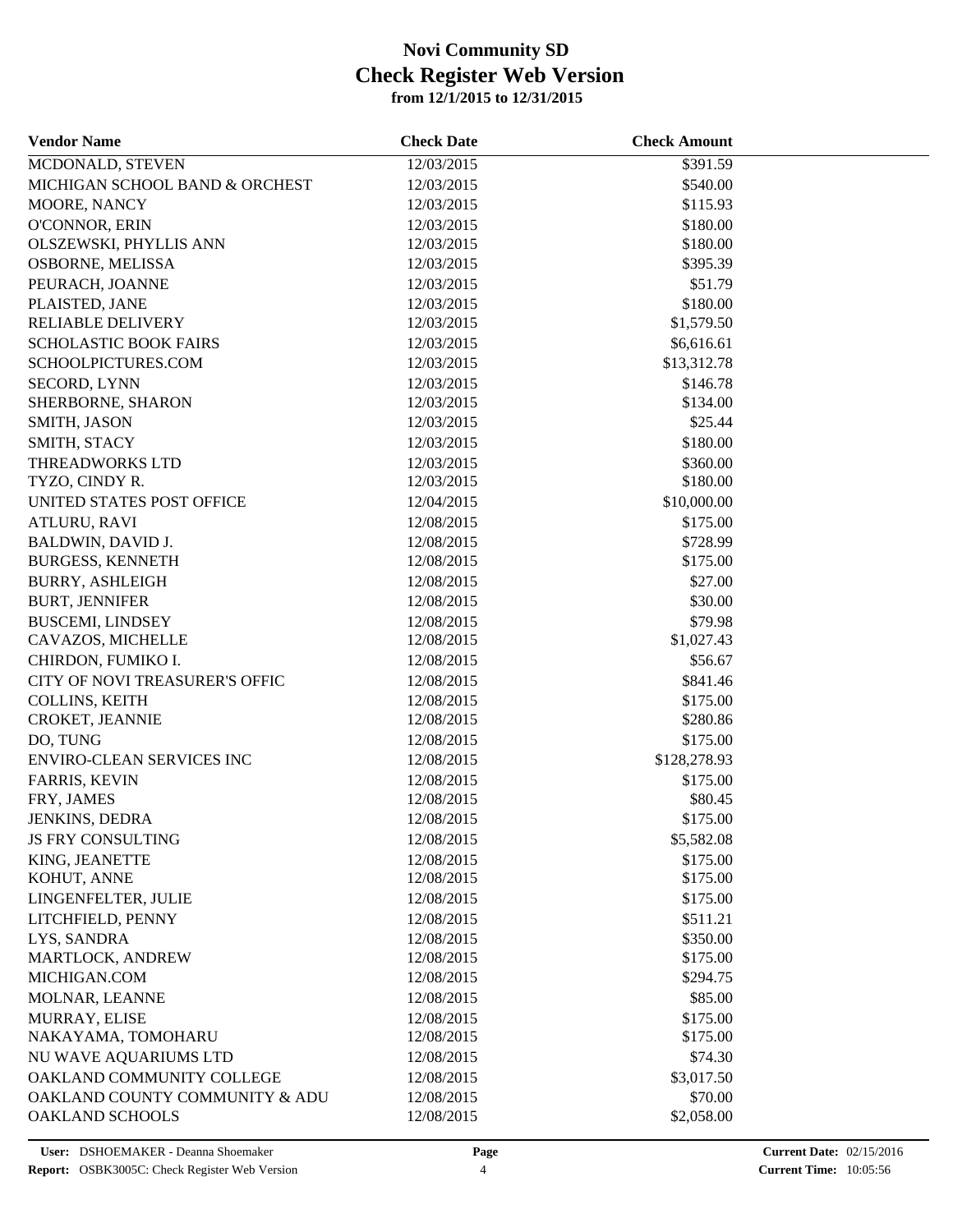| <b>Vendor Name</b>                 | <b>Check Date</b>        | <b>Check Amount</b> |  |
|------------------------------------|--------------------------|---------------------|--|
| OTAKA, HITOSHI                     | 12/08/2015               | \$20.00             |  |
| PAIDIPATI, RADHA                   | 12/08/2015               | \$175.00            |  |
| POPYK, AMY                         | 12/08/2015               | \$175.00            |  |
| RYBA, SUSAN                        | 12/08/2015               | \$175.00            |  |
| SACKETT, RAY                       | 12/08/2015               | \$175.00            |  |
| <b>SBSI SOFTWARE INC</b>           | 12/08/2015               | \$938.00            |  |
| <b>SCHOLASTIC BOOK FAIRS</b>       | 12/08/2015               | \$2,695.78          |  |
| SHERROD, MARC                      | 12/08/2015               | \$175.00            |  |
| SMITH, AMY                         | 12/08/2015               | \$300.00            |  |
| SMITH, ANDREA                      | 12/08/2015               | \$471.54            |  |
| SYKES, DONNA                       | 12/08/2015               | \$175.00            |  |
| TANNER, STACY                      | 12/08/2015               | \$136.05            |  |
| TELLEZ-DOMINGUEZ, ANDRES           | 12/08/2015               | \$175.00            |  |
| TWOMEY, JOHN                       | 12/08/2015               | \$175.00            |  |
| VANAM, NEELIMA                     | 12/08/2015               | \$175.00            |  |
| VANNORTWICK, JENNIFER              | 12/08/2015               | \$54.89             |  |
| VETRIVELU, RAMKUMAR                | 12/08/2015               | \$230.00            |  |
| <b>WAGEWORKS INC</b>               | 12/08/2015               | \$869.32            |  |
| WALLACE, MARK                      | 12/08/2015               | \$175.00            |  |
| WILLIAMS, MICHAEL                  | 12/08/2015               | \$175.00            |  |
| WOOLFOLK, REGINA                   | 12/08/2015               | \$65.00             |  |
| A PARTS WAREHOUSE                  | 12/10/2015               | \$95.78             |  |
| <b>ABC MANAGEMENT</b>              | 12/10/2015               | \$152.00            |  |
| ALSPAUGH, ANDREA                   | 12/10/2015               | \$141.52            |  |
| ANN ARBOR PIONEER HIGH SCHOOL      | 12/10/2015               | \$175.00            |  |
| <b>ASTROTURF LLC</b>               | 12/10/2015               | \$127,308.00        |  |
| BAKER-SMITH, JACKERLYN             | 12/10/2015               | \$175.00            |  |
| CEO IMAGING SYSTEMS INC            | 12/10/2015               | \$950.00            |  |
| <b>CHARTWELLS DINING SERVICES</b>  | 12/10/2015               | \$92,426.10         |  |
| CIAMPA, MARILYN                    | 12/10/2015               | \$175.00            |  |
|                                    |                          |                     |  |
| <b>CINTAS CORPORATION #31</b>      | 12/10/2015               | \$291.25            |  |
| <b>COTTAGE INN PIZZA</b>           | 12/10/2015<br>12/10/2015 | \$525.00            |  |
| COTTRILL, JENNIFER ANN             |                          | \$973.48            |  |
| DASCHKE, BRENDAN                   | 12/10/2015               | \$19.47             |  |
| DAVIDS GOLD MEDAL SPORTS           | 12/10/2015               | \$1,202.33          |  |
| DELTA COM INC                      | 12/10/2015               | \$475.00            |  |
| DICKMANN, MARY                     | 12/10/2015               | \$90.00             |  |
| DIDIO, JAMES                       | 12/10/2015               | \$50.00             |  |
| DIRECT ENERGY BUSINESS INC         | 12/10/2015               | \$51,983.16         |  |
| <b>EXELON CORPORATION</b>          | 12/10/2015               | \$15,802.40         |  |
| <b>GARCIA, TERRY</b>               | 12/10/2015               | \$359.95            |  |
| <b>GLASS CITY FOOD SERVICE INC</b> | 12/10/2015               | \$251.00            |  |
| HARRIS, DEBRA ANN                  | 12/10/2015               | \$445.92            |  |
| HAYWARD, CHRISTINE                 | 12/10/2015               | \$33.82             |  |
| HERNANDEZ, ROBERT                  | 12/10/2015               | \$175.00            |  |
| HUANG, CHRIS                       | 12/10/2015               | \$891.84            |  |
| IACOBELLI, SHELLY                  | 12/10/2015               | \$337.38            |  |
| JACKSON TRUCK SERVICE INC          | 12/10/2015               | \$670.50            |  |
| K12 INSIGHT LLC                    | 12/10/2015               | \$4,000.00          |  |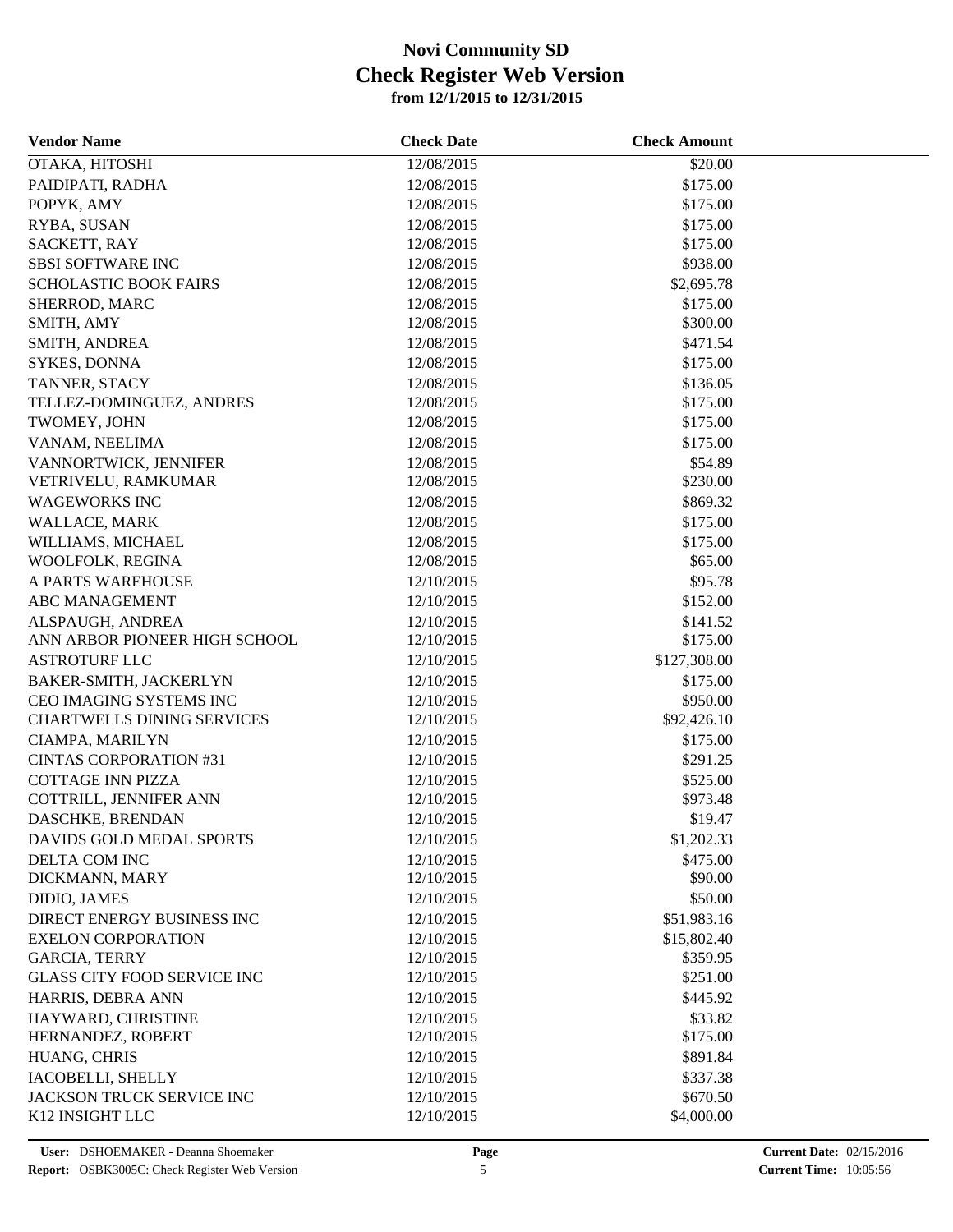| <b>Vendor Name</b>             | <b>Check Date</b> | <b>Check Amount</b> |  |
|--------------------------------|-------------------|---------------------|--|
| KATHERINE'S CATERING & SPECIAL | 12/10/2015        | \$500.00            |  |
| KENSINGTON COURT AND HOLIDAY I | 12/10/2015        | \$2,992.50          |  |
| KILGORE, AMY                   | 12/10/2015        | \$24.00             |  |
| KLASSA, TRINA                  | 12/10/2015        | \$40.00             |  |
| KNIGHT'S AUTO SUPPLY INC       | 12/10/2015        | \$152.33            |  |
| <b>LAWSON PRODUCTS INC</b>     | 12/10/2015        | \$1,050.53          |  |
| MACCONNELL RACING LLC          | 12/10/2015        | \$5,058.00          |  |
| MATHISEN TREE FARMS LLC        | 12/10/2015        | \$2,877.60          |  |
| MATSON, MELISSA                | 12/10/2015        | \$79.34             |  |
| MAZZA, MARIA                   | 12/10/2015        | \$70.49             |  |
| MCCARTHY & SMITH INC           | 12/10/2015        | \$516,328.35        |  |
| MEHTA, AMISHA                  | 12/10/2015        | \$64.00             |  |
| MENA, WILLIAM J.               | 12/10/2015        | \$36.27             |  |
| METRO MOTOR COACH LLC          | 12/10/2015        | \$7,000.00          |  |
| <b>MICHIGAN ASCD</b>           | 12/10/2015        | \$334.25            |  |
| MICHIGAN ASSOC SECONDARY SCHOO | 12/10/2015        | \$450.00            |  |
| MICHIGAN COLOR GUARD CIRCUIT   | 12/10/2015        | \$875.00            |  |
| MICHIGAN H.S. ATHLETIC ASSOC.  | 12/10/2015        | \$5,709.60          |  |
| MICHIGAN INFORMATION & RESEARC | 12/10/2015        | \$900.00            |  |
| MICHIGAN PETROLEUM TECHNOLOGIE | 12/10/2015        | \$559.55            |  |
| MICHIGAN SCHOOL VOCAL MUSIC AS | 12/10/2015        | \$370.00            |  |
| MICHIGAN STATE UNIVERSITY - MO | 12/10/2015        | \$2,080.00          |  |
| <b>MKT DESIGNS</b>             | 12/10/2015        | \$432.00            |  |
| MOLNAR, KATE                   | 12/10/2015        | \$88.30             |  |
| MOORE, JANELLE                 | 12/10/2015        | \$667.86            |  |
| NATIONWIDE CONSTRUCTION GROUP  | 12/10/2015        | \$75,195.00         |  |
| NETECH CORP.                   | 12/10/2015        | \$56,250.00         |  |
| NEUTRAL ZONE SPORTS VIDEO LLC  | 12/10/2015        | \$720.00            |  |
| NEWTON, GREGORY M.             | 12/10/2015        | \$159.00            |  |
| <b>NOVI ICE ARENA</b>          | 12/10/2015        | \$9,522.84          |  |
| OAKLAND UNIVERSITY             | 12/10/2015        | \$425.00            |  |
| PARK, SOO HYUN                 | 12/10/2015        | \$31.67             |  |
| PINGILI, SATHEESH              | 12/10/2015        | \$75.00             |  |
| PLANTE & MORAN CRESA LLC       | 12/10/2015        | \$17,361.62         |  |
| PLUMBING TECHS OF MICHIGAN INC | 12/10/2015        | \$265.00            |  |
| PLYMOUTH AC LLC                | 12/10/2015        | \$5,117.00          |  |
| POSPESHIL, TOM                 | 12/10/2015        | \$410.57            |  |
| PRINTNOLOGY INC                | 12/10/2015        | \$2,099.82          |  |
| RODRIGUEZ, ZITA RECILLAS       | 12/10/2015        | \$35.00             |  |
| ROSS, NICOLE                   | 12/10/2015        | \$441.40            |  |
| ROTHSTEIN, CAROL               | 12/10/2015        | \$618.81            |  |
| <b>SET INC</b>                 | 12/10/2015        | \$1,950.00          |  |
| <b>SME</b>                     | 12/10/2015        | \$43,047.56         |  |
| STRUCTURE TEC CORPORATION      | 12/10/2015        | \$17,940.00         |  |
| SURE RIDE TRANSPORATION LLC    | 12/10/2015        | \$3,255.00          |  |
| THRUN LAW FIRM P.C.            | 12/10/2015        | \$4,331.37          |  |
| TMP ARCHITECTURE INC           | 12/10/2015        | \$114,196.37        |  |
| TRI-COUNTY INTERNATIONAL TRUCK | 12/10/2015        | \$57.54             |  |
| TW SHIRTS                      | 12/10/2015        | \$968.00            |  |
|                                |                   |                     |  |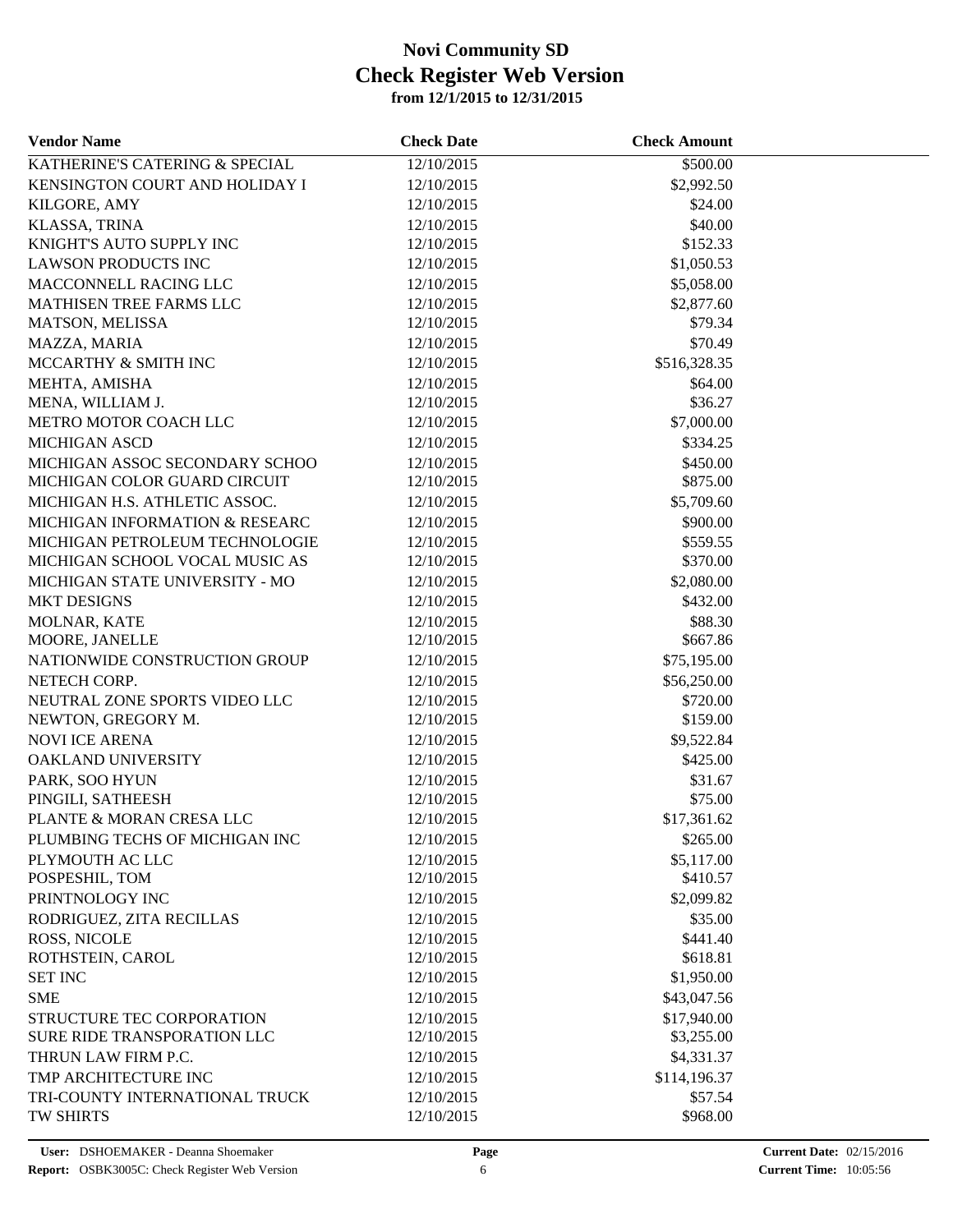| <b>Vendor Name</b>                    | <b>Check Date</b> | <b>Check Amount</b> |  |
|---------------------------------------|-------------------|---------------------|--|
| US BANK CORPORATE TRUST SERVIC        | 12/10/2015        | \$300.00            |  |
| VELLUCCI, MARK ANDREW                 | 12/10/2015        | \$2,018.06          |  |
| <b>WARECK, MICHELE</b>                | 12/10/2015        | \$225.00            |  |
| WEST, BRIAN                           | 12/10/2015        | \$29.96             |  |
| YANKEE CANDLE COMPANY INC             | 12/10/2015        | \$942.14            |  |
| <b>CHAPTER 13 TRUSTEE</b>             | 12/10/2015        | \$264.60            |  |
| <b>GREAT LAKES HIGHER EDUCATION G</b> | 12/10/2015        | \$203.84            |  |
| <b>MEFSA</b>                          | 12/10/2015        | \$126.20            |  |
| <b>MISDU</b>                          | 12/10/2015        | \$1,841.22          |  |
| PENNSYLVANIA HIGHER ED ASSISTA        | 12/10/2015        | \$132.72            |  |
| <b>U.S. DEPARTMENT OF EDUCATION</b>   | 12/10/2015        | \$463.54            |  |
| <b>ABC MANAGEMENT</b>                 | 12/17/2015        | \$114.00            |  |
| ADN ADMINISTRATORS INC                | 12/17/2015        | \$3,727.50          |  |
| ALVAREZ CONSULTING LLC                | 12/17/2015        | \$500.00            |  |
| ANN ARBOR SYMPHONY ORCHESTRA          | 12/17/2015        | \$150.00            |  |
| AT&T                                  | 12/17/2015        | \$780.41            |  |
| <b>AT&amp;T MOBILITY</b>              | 12/17/2015        | \$1,026.85          |  |
| <b>BABA LANGUAGE SERVICES</b>         | 12/17/2015        | \$150.00            |  |
| <b>BAILEY, DEBRA</b>                  | 12/17/2015        | \$10.44             |  |
| <b>BANDITS GOALIE SCHOOL</b>          | 12/17/2015        | \$675.00            |  |
| <b>BARANIK, KRISTY</b>                | 12/17/2015        | \$252.33            |  |
| <b>BAYERL PRODUCTIONS</b>             | 12/17/2015        | \$900.00            |  |
| <b>BHATTACHARJEE, SUDIP</b>           | 12/17/2015        | \$2,828.08          |  |
| BIANCO MOTORCOACH CHARTER             | 12/17/2015        | \$3,945.00          |  |
| <b>BRICKS 4 KIDS</b>                  | 12/17/2015        | \$1,100.00          |  |
| CALHOUN, STEPHANIE                    | 12/17/2015        | \$161.00            |  |
| CAMARGO, EMERSON                      | 12/17/2015        | \$200.00            |  |
| CAMPOS, MICHELLE                      | 12/17/2015        | \$36.81             |  |
| CANNON, CRYSTAL                       | 12/17/2015        | \$78.94             |  |
| CARRUTH, MELISSA                      | 12/17/2015        | \$52.23             |  |
| CATRINE, GINA                         | 12/17/2015        | \$479.51            |  |
| CAVAZOS, MICHELLE                     | 12/17/2015        | \$1,027.43          |  |
| <b>CENTURY RESOURCES</b>              | 12/17/2015        | \$53.10             |  |
| CHESS WIZARDS INC                     | 12/17/2015        | \$3,920.00          |  |
| CITY OF NOVI WATER & SEWER DEP        | 12/17/2015        | \$13,518.70         |  |
| <b>CONTRACT PAPER GROUP INC</b>       | 12/17/2015        | \$2,021.60          |  |
| COUNTRY INN & SUITES OF MARQUE        | 12/17/2015        | \$1,157.00          |  |
| CROKET, JEANNIE                       | 12/17/2015        | \$280.86            |  |
| DAMUTH, ELIZABETH                     | 12/17/2015        | \$175.00            |  |
| DEAF COMMUNITY ADVOCACY NETWOR        | 12/17/2015        | \$187.09            |  |
| DEMOULIN BROTHERS & COMPANY           | 12/17/2015        | \$148.94            |  |
| DOROGI, CARLY                         | 12/17/2015        | \$691.20            |  |
| <b>DTE ENERGY</b>                     | 12/17/2015        | \$7,982.65          |  |
| ENVIRO-CLEAN SERVICES INC             | 12/17/2015        | \$3,187.50          |  |
| FISHER, BRENDA                        | 12/17/2015        | \$33.83             |  |
| FORTIN, AMY                           | 12/17/2015        | \$22.46             |  |
| <b>FOUNDATIONS OF CREATIVE VISION</b> | 12/17/2015        | \$1,254.00          |  |
| FUN SERVICES OF MICHIGAN INC          | 12/17/2015        | \$4,425.34          |  |
| <b>GALE: A CENGAGE LEARNING CO</b>    | 12/17/2015        | \$105.00            |  |
|                                       |                   |                     |  |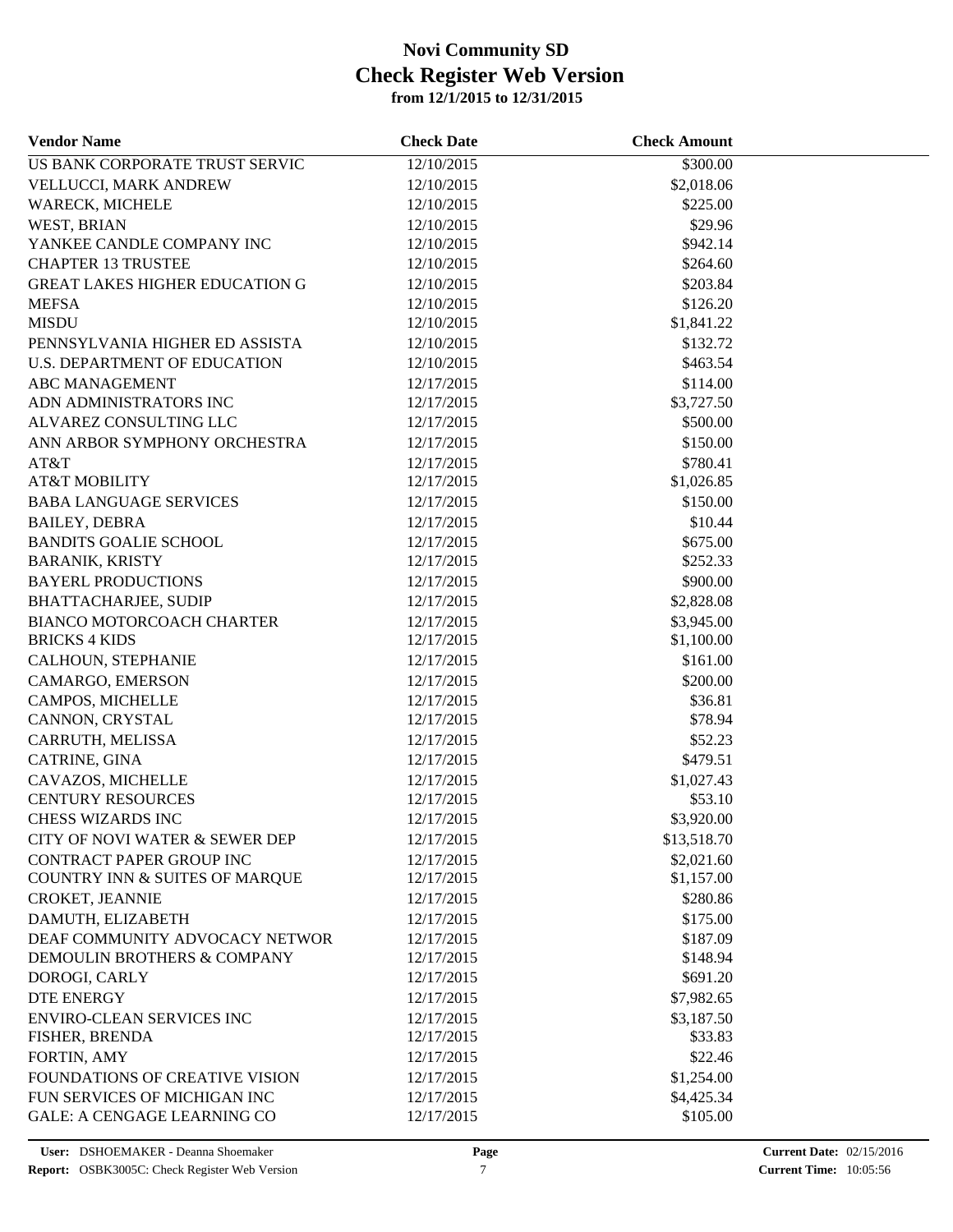| <b>Vendor Name</b>             | <b>Check Date</b> | <b>Check Amount</b>      |  |
|--------------------------------|-------------------|--------------------------|--|
| <b>GRANT, JANET OR TODD</b>    | 12/17/2015        | \$1,246.03               |  |
| GRIFFIN-ALEXANDER, VEEDA       | 12/17/2015        | \$161.54                 |  |
| HADDAD, DANIEL                 | 12/17/2015        | \$450.00                 |  |
| HADDAD, MARK                   | 12/17/2015        | \$650.00                 |  |
| HUMANEX VENTURES LLC           | 12/17/2015        | \$13,600.00              |  |
| JAHN, KRISTINE                 | 12/17/2015        | \$111.82                 |  |
| <b>JEWISH FAMILY SERVICE</b>   | 12/17/2015        | \$167.00                 |  |
| JIANG, WEI                     | 12/17/2015        | \$80.00                  |  |
| JOHN'S SANITATION INC          | 12/17/2015        | \$170.00                 |  |
| KAZALEH, CHARLES M.            | 12/17/2015        | \$690.00                 |  |
| KENNEDY, MARIE                 | 12/17/2015        | \$1,145.63               |  |
| KIM, ELYSSA                    | 12/17/2015        | \$10.00                  |  |
| LAUER, KELLI                   | 12/17/2015        | \$21.07                  |  |
| LI, LANPING                    | 12/17/2015        | \$200.00                 |  |
| LI, ROSE                       | 12/17/2015        | \$15.00                  |  |
| LIFE INSURANCE COMPANY OF NORT | 12/17/2015        | \$19,215.53              |  |
| LIM-ARENA, DEBORAH             | 12/17/2015        | \$801.35                 |  |
| LITCHFIELD, PENNY              | 12/17/2015        | \$511.21                 |  |
| LORENC, MICHELLE               | 12/17/2015        | \$97.00                  |  |
| MA, LILY                       | 12/17/2015        | \$144.16                 |  |
| MALOTT, DONNA                  | 12/17/2015        | \$756.62                 |  |
| <b>MARSHALL MUSIC</b>          | 12/17/2015        | \$126.09                 |  |
| MATUSIEWICZ, BARBARA           | 12/17/2015        | \$73.06                  |  |
| MAYNARD, JENNA                 | 12/17/2015        | \$51.36                  |  |
| MAZZA, MARIA                   | 12/17/2015        | \$614.20                 |  |
| MCKAIG, HEATHER                | 12/17/2015        | \$584.01                 |  |
| MCKONE, KRISTY                 | 12/17/2015        | \$15.00                  |  |
|                                |                   |                          |  |
| MESSA (MICHIGAN EDUCATION SPEC | 12/17/2015        | \$570,451.14<br>\$680.81 |  |
| MEYER-GARBOVITS, LISA          | 12/17/2015        | \$254.00                 |  |
| MICHIGAN ASSOC SECONDARY SCHOO | 12/17/2015        |                          |  |
| NAKFOOR, LAINE                 | 12/17/2015        | \$98.54                  |  |
| NATURALIST ENDEAVORS           | 12/17/2015        | \$618.00                 |  |
| NEFF MOTIVATION INC            | 12/17/2015        | \$1,224.33               |  |
| NETECH CORP.                   | 12/17/2015        | \$10,501.44              |  |
| NOODLE TOOLS INC               | 12/17/2015        | \$396.00                 |  |
| NORTHEY, LISA                  | 12/17/2015        | \$572.00                 |  |
| NOVI HIGH SCHOOL BAND BOOSTERS | 12/17/2015        | \$475.00                 |  |
| OAKLAND COUNTY HEALTH DIVISION | 12/17/2015        | \$66.00                  |  |
| OTAKA, KEIKO                   | 12/17/2015        | \$103.33                 |  |
| PATEL, SHAILEE                 | 12/17/2015        | \$301.68                 |  |
| PAYTON, CHRISTOPHER            | 12/17/2015        | \$1,052.34               |  |
| PEDIATRIC HEALTH CONSULTANTS I | 12/17/2015        | \$35,673.84              |  |
| PENNYCUFF, LAURA               | 12/17/2015        | \$95.16                  |  |
| PHILLIPS, KARA                 | 12/17/2015        | \$40.53                  |  |
| PRINTNOLOGY INC                | 12/17/2015        | \$1,209.00               |  |
| RAO-PRATHIMA, SHEETAL          | 12/17/2015        | \$28.23                  |  |
| SAFEWAY SHREDDING LLC          | 12/17/2015        | \$115.00                 |  |
| <b>SALINE AREA SCHOOLS</b>     | 12/17/2015        | \$175.00                 |  |
| SAVELA, SARAH                  | 12/17/2015        | \$290.95                 |  |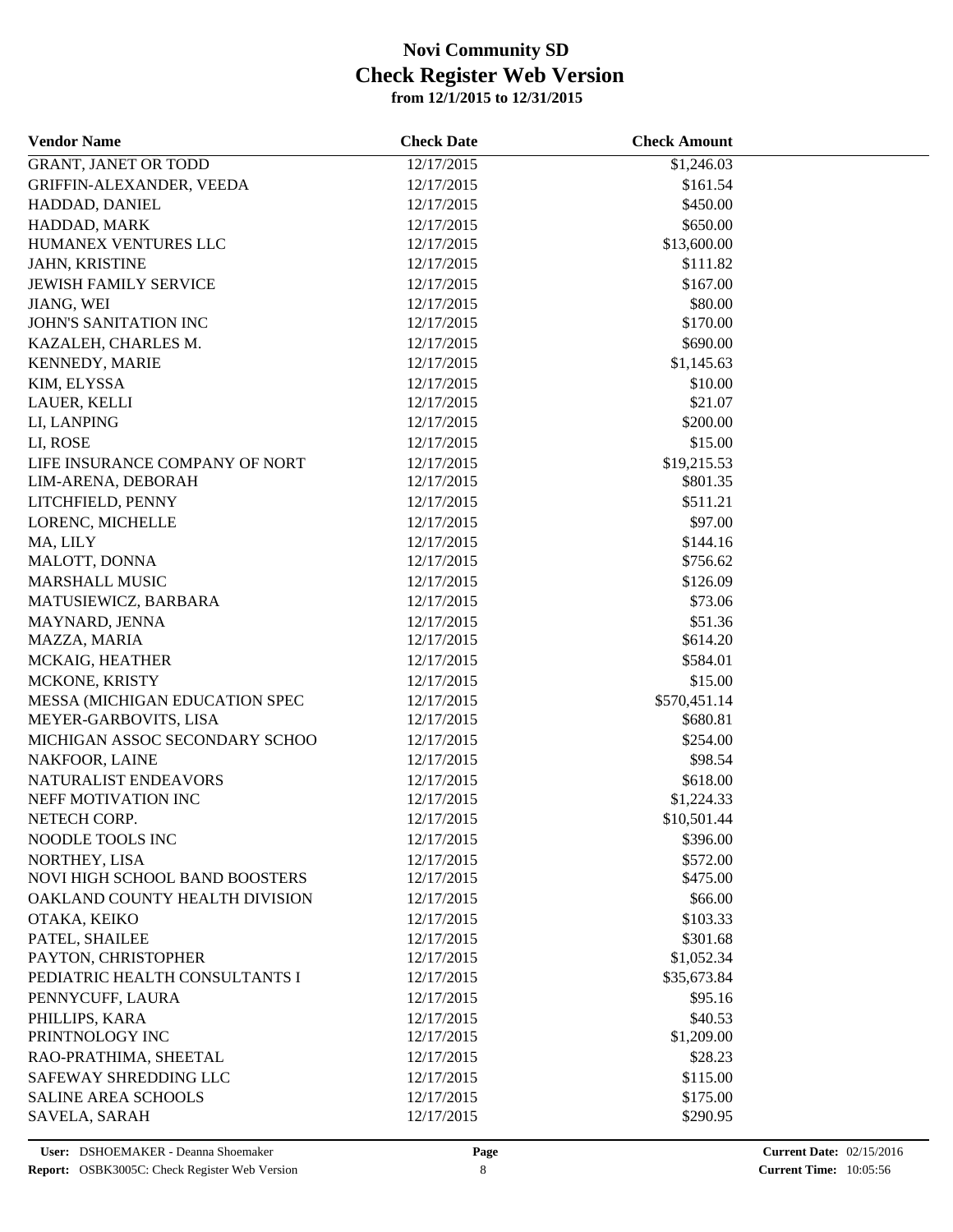| <b>Vendor Name</b>                    | <b>Check Date</b> | <b>Check Amount</b>   |                |
|---------------------------------------|-------------------|-----------------------|----------------|
| SCHOOLPICTURES.COM                    | 12/17/2015        | \$22,632.93           |                |
| SCHUMAN, RACHEL                       | 12/17/2015        | \$111.43              |                |
| SENIOR ALL NIGHT PARTY                | 12/17/2015        | \$25,135.00           |                |
| <b>SHAW, SHARON</b>                   | 12/17/2015        | \$66.55               |                |
| SHERROD, MARC                         | 12/17/2015        | \$175.00              |                |
| SINGH, TINA                           | 12/17/2015        | \$211.50              |                |
| SMITH, AMY                            | 12/17/2015        | \$99.07               |                |
| SMITH, BRIAN                          | 12/17/2015        | \$95.40               |                |
| SMITH, JASON                          | 12/17/2015        | \$63.60               |                |
| <b>SOVEL, SHEILA</b>                  | 12/17/2015        | \$26.37               |                |
| STARR, PAMELA                         | 12/17/2015        | \$34.38               |                |
| STEEH, ROBERT J.                      | 12/17/2015        | \$359.95              |                |
| STOTLER, DIANA                        | 12/17/2015        | \$312.29              |                |
| SUN & SNOW SPORTS INC                 | 12/17/2015        | \$3,268.20            |                |
| SURE RIDE TRANSPORATION LLC           | 12/17/2015        | \$4,710.00            |                |
| TAGGART, SARA                         | 12/17/2015        | \$183.90              |                |
| THE ARGUS-PRESS COMPANY               | 12/17/2015        | \$755.00              |                |
| TW SHIRTS                             | 12/17/2015        | \$568.00              |                |
| UP HOTEL GROUP                        | 12/17/2015        | \$2,566.76            |                |
| <b>US FOODS INC</b>                   | 12/17/2015        | \$294.90              |                |
| VALENTINE, CYNTHIA                    | 12/17/2015        | \$204.70              |                |
| VELLUCCI, MARK ANDREW                 | 12/17/2015        | \$4,350.00            |                |
| <b>WARREN, LACINDA</b>                | 12/17/2015        | \$189.40              |                |
| WILSON, KAREN                         | 12/17/2015        | \$50.00               |                |
| <b>WORLDSTRIDES</b>                   | 12/17/2015        | \$400.00              |                |
| YANKEE CANDLE COMPANY INC             | 12/17/2015        | \$122.80              |                |
| ZELLMAN, TIFFANY                      | 12/17/2015        | \$213.98              |                |
| CALEDONIA COMMUNITY SCHOOLS           | 12/18/2015        | \$175.00              |                |
| <b>INTERIOR ENVIRONMENTS LLC</b>      | 12/18/2015        | \$17,118.49           |                |
| PITNEY BOWES GLOBAL FINANCIAL         | 12/18/2015        | \$720.09              |                |
| PITNEY BOWES PURCHASE POWER           | 12/18/2015        | \$3,000.00            |                |
| RAKSHANDA, LATIF                      | 12/18/2015        | \$175.00              |                |
| SCHWARZKOPF, SILVIA                   | 12/18/2015        | \$45.00               |                |
| MESSA (MICHIGAN EDUCATION SPEC        | 12/21/2015        | \$585.33              |                |
| MESSA (MICHIGAN EDUCATION SPEC        | 12/21/2015        | \$585.33              |                |
| <b>CHAPTER 13 TRUSTEE</b>             | 12/23/2015        | \$264.60              |                |
| <b>GREAT LAKES HIGHER EDUCATION G</b> | 12/23/2015        | \$161.58              |                |
| <b>MEFSA</b>                          | 12/23/2015        | \$126.20              |                |
| <b>MISDU</b>                          | 12/23/2015        | \$1,841.22            |                |
| PENNSYLVANIA HIGHER ED ASSISTA        | 12/23/2015        | \$174.42              |                |
| U.S. DEPARTMENT OF EDUCATION          | 12/23/2015        | \$466.81              |                |
| UNITED STATES TREASURY                | 12/23/2015        | \$54.97               |                |
| WEBER & OLCESE PLC                    | 12/23/2015        | \$294.67              |                |
|                                       |                   | <b>Issued:</b>        | \$34,578.48    |
|                                       |                   | Reversed:             | \$3,444.20     |
|                                       |                   | Cancelled:            | \$2,416,493.52 |
| <b>AP Checks Processed:</b>           | 432               | <b>AP Bank Total:</b> | \$2,454,516.20 |
| <b>Total Checks Processed:</b>        | 432               | <b>Grand Total:</b>   | \$3,935,708.33 |